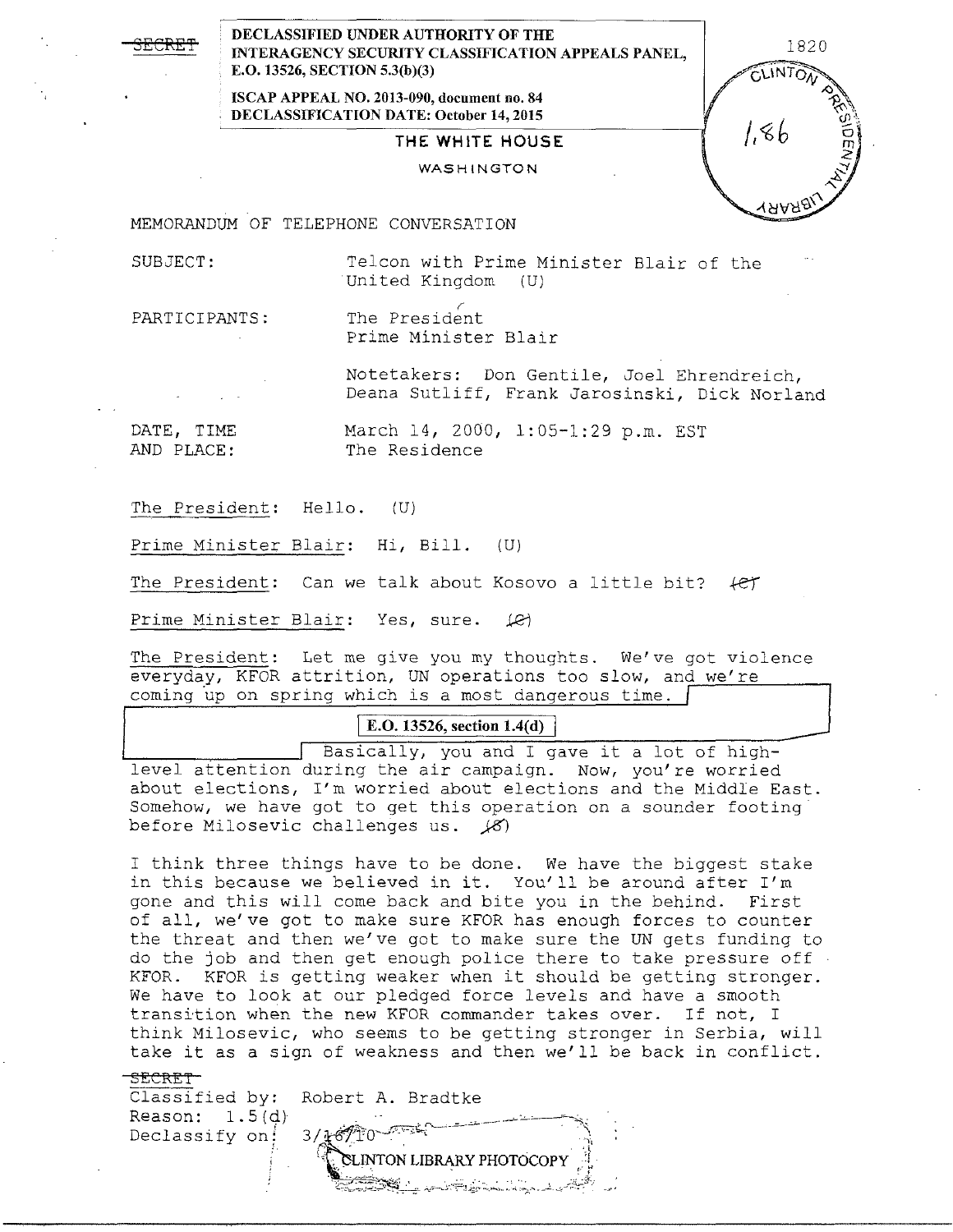### I **E.O. 13526, section 1.4(d)** /

second thing is that we have to redouble our efforts with the Kosovar Albanians. We sent the two best people with connections there this week to deliver that message. Then, we've got to send more police. We're sending more police this month, from 490 to. <u>550. (SY</u>

**E.O. 13526, section 1.4(b)(d)** Prime Minister Blair:

The President: That's good. Let's talk about UNMIK. They are crippled by the funding shortage. I'm trying to do what we can to increase our contributions to improve the infrastructure, and I hope you can give some sort of concrete pledge as well. If you and I won't do it, nobody will. We can give up to \$500 million if other people kick in some money. I've got Republicans in the Senate trying to pass some bill saying that we can't give more money until the Europeans do. We need some help. We have given out 100 percent of the money we promised to give but I think the EU has only given 40 percent of what was committed.  $k$ 

Prime Minister Blair:

 $\overline{\phantom{a}}$ 

The President: At some point down the road, we'll have to deal with this Kosovo status deal, but we have to get your people and mine together and get a set of common talking points.

E.O. 13526, section  $1.4(d)$ 

We need to call Chirac and others to kind of muscle this up a bit. Are you okay with that?  $\langle \mathcal{S} \rangle$ 

**INTON LIBRARY PHOTOCOPY** 

Prime Minister Blair: Yes.

The President: And a lot more money.  $\mathcal{L}$ The President: And a lot more money. (2)<br>Prime Minister Blair: Yes.

Prime Minister Blair: Yes.

SECRET

\E.O. **13526, section l.4(b)(d)** \

*I*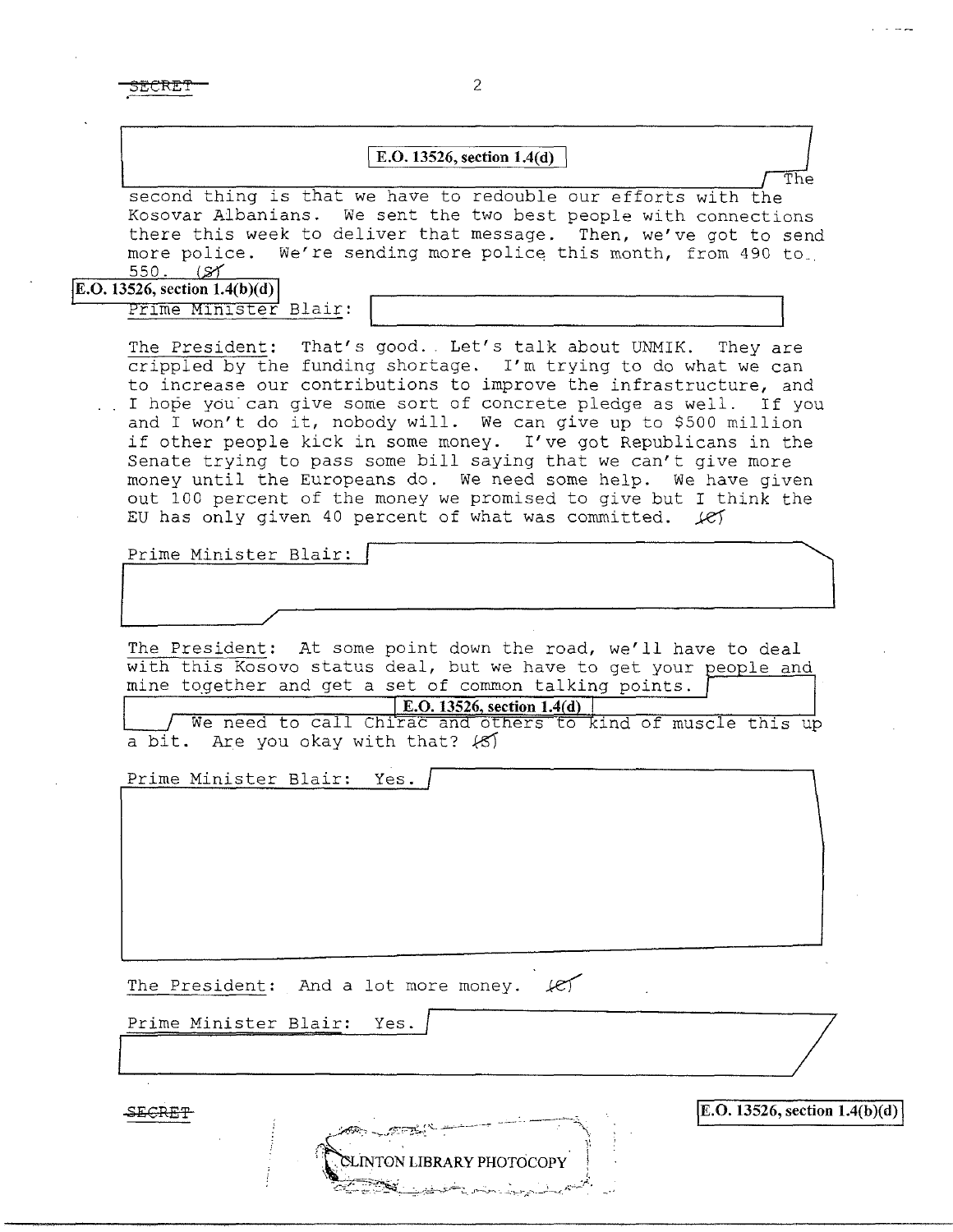| The Fresident: Let me ask you. F.O. 13526, section 1.4(d)<br>think the<br>trick is and the problem is that authority is too dispersed.<br>Ιs                                                                                                                                                                                      |  |
|-----------------------------------------------------------------------------------------------------------------------------------------------------------------------------------------------------------------------------------------------------------------------------------------------------------------------------------|--|
| there any way we can get Kofi to somehow empower them?<br>The<br>problem is that Kouchner works for the UN, KFOR is a UN force,<br>and we're here not wanting to get in the way, but not wanting to                                                                                                                               |  |
| <u>screw</u> up.<br>E.O. 13526, section 1.4(d)                                                                                                                                                                                                                                                                                    |  |
| Prime Minister Blair:                                                                                                                                                                                                                                                                                                             |  |
| The President: I think the other. You know, my sense is the<br>Stability Pact, because you're putting up the money, would be no<br>problem there. What is Kouchner's relationship with the French?<br>If they tell him what to do, will he do it? $+e^{+}$                                                                        |  |
| Prime Minister Blair: I think so, yes.                                                                                                                                                                                                                                                                                            |  |
| E.O. 13526, section $1.4(b)(d)$                                                                                                                                                                                                                                                                                                   |  |
| The President: I agree with that. We will work on it from our<br>side and can talk about it. I just think this is so important.<br>I think this is part of the calls you'll make next week in<br>We need to have our people gaming out what we will or<br>Lisbon.<br>won't do if Milosevic sends people into the northern part of |  |
| Kosovo allegedly to protect the Serbs. What are we going to do<br>if there is a real battle in southern Serbia and what are we<br>going to do about Montenegro if he invades them?<br>سمحينا                                                                                                                                      |  |

**SECRET** 

 $\frac{1}{2}$ 

j.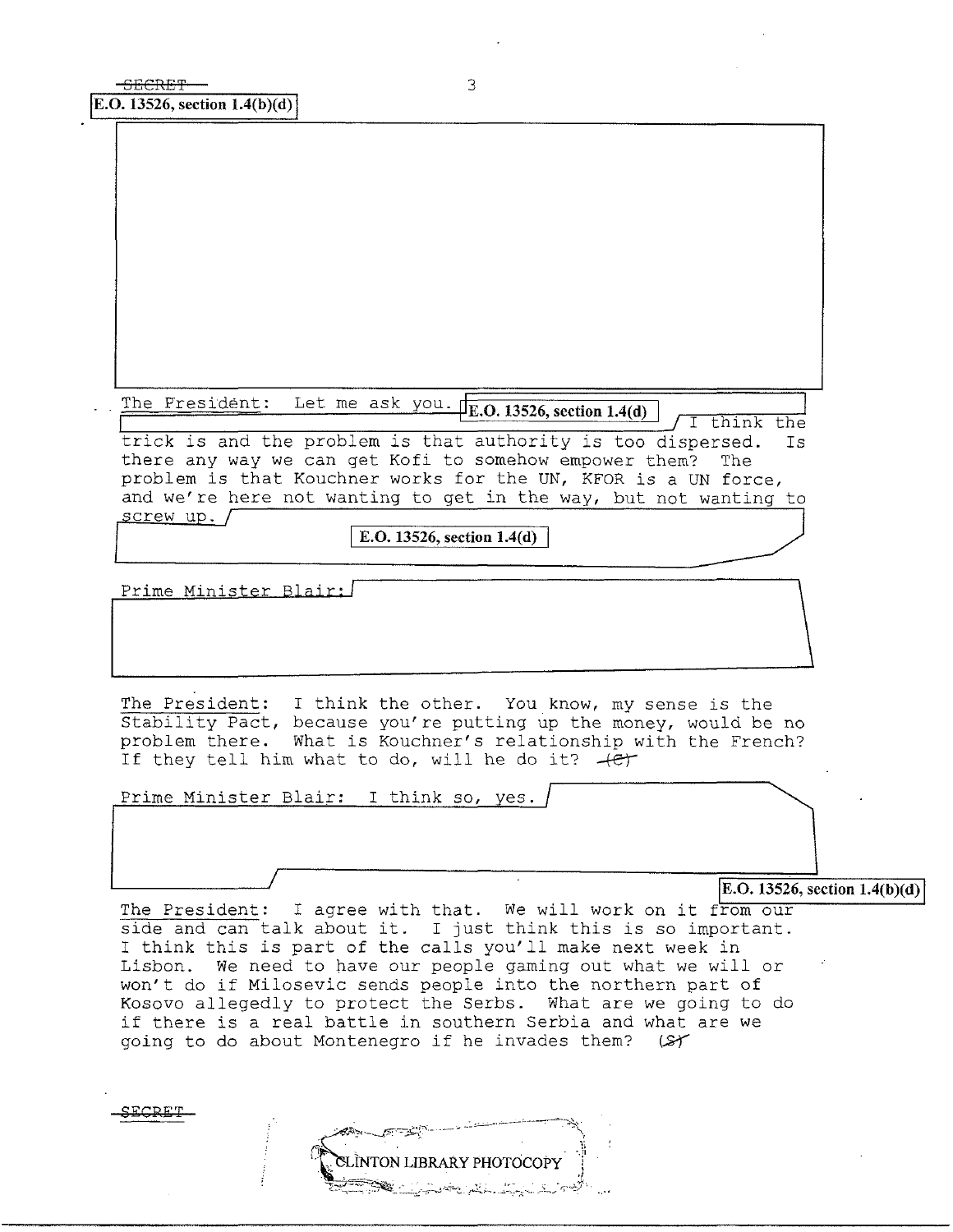SECRET 4

Prime Minister Blair: Absolutely. Okay. I agree.

The President: Every one of them is a tough problem. No one wants to do anything, including us. On the other hand, if we have an aggressive response in these other three areas early, we not only minimize these problems but also minimize him doing anything out of line in Montenegro.  $\sqrt{s}t$ 

Prime Minister Blair: I agree. I believe that the window of opportunity is starting to close. *iZ)* 

| The President: I really like this idea. |  |
|-----------------------------------------|--|
| E.O. 13526, section 1.4(d)              |  |

The President: Did you have a good trip to Russia? The press on it was very good.  $LT$ 

Prime Minister Blair:

 $E.O. 13526$ , section  $1.4(b)(d)$ 

| The President: | E.O. 13526, section $1.4(d)$ |  |
|----------------|------------------------------|--|
|                |                              |  |

Prime Minister Blair: I don't know.  $\angle$ 87

The President:

Prime Minister Blair: Absolutely. **E.O. 13526, section 1.4(b)(d)** 

**E.O. 13526, section 1.4(d)** 

The President: What does he think about Chechnya? (27

| Prime Minister Blair:/ |                                    |
|------------------------|------------------------------------|
|                        | [E.O. 13526, section $1.4(b)(d)$ ] |
|                        |                                    |

The President: It's a really rough situation over there and in a lot of Central Asian countries bordering there. It was so typically Russian ham-handed.  $+8t$ 

| Prime Minister Blair:/ | E.O. 13526, section $1.4(b)(d)$              |
|------------------------|----------------------------------------------|
|                        |                                              |
|                        | المستشرف فتستنقذ فالمتشارب والمراري والمراري |

**XLINTON LIBRARY PHOTOCOPY**